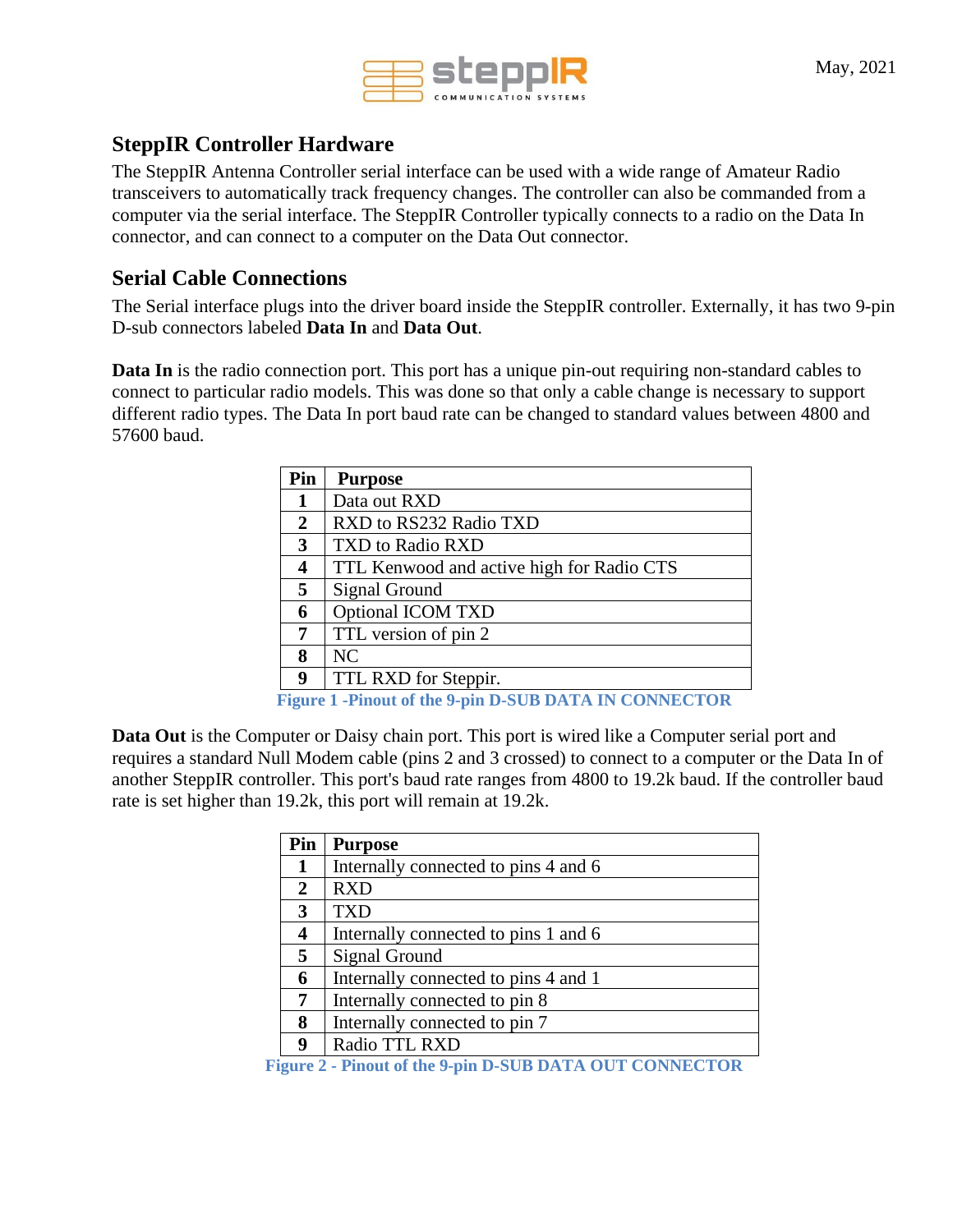## **Operation**

For the SteppIR controller to follow the Radio frequency the baud and radio type must be set (in the case of the Fluidmotion controller, it also needs to be in the "General Freq" mode). With most radios, the controller or logging program will request radio status every 1 to 7 seconds. It's normal that on startup that there will be a delay before the SteppIR controller frequency changes.

The SteppIR controller behaves differently when used with ICOM radios. Due to the way that ICOM radios communicate, the Controller will only track when the radio frequency is changed. When initially powered on, the controller will not track the radio frequency until the radio front panel knob is moved.

The controller breaks each band up into approximately 50 kHz segments. Small radio frequency changes may not cause a change of antenna lengths until a segment boundary is crossed.

There several operating configurations depending on how the SteppIR is connected to other equipment.

- Stand-alone Radio to SteppIR Controller This is the most basic configuration and only requires the proper cable, and on some radios a serial adapter, to go between the radio's serial port and the Steppir Serial interface **Data In**.
- Computer Logging program and SteppIR Controller In this configuration the SteppIR must share the radio's computer port with the logging program which creates a conflict with the transmit data going to the radio. To address this problem the SteppIR Controller uses a "Y" cable that allows it to passively listen to the data being sent to the computer from the radio. The drawback to this method is that the logging program must request the radio to report the frequency so the SteppIR can see it. Most logging programs, such as TRX Manager and Logic 6, do query the radio for the frequency at periodic intervals. However, a few don't and they will not work with the Steppir. We had originally designed the serial interface to pass through the data so we could hear both sides but quickly learned that many radios were passing huge amounts of data for a simple frequency change that easily overran our microprocessor serial buffer so we had to abandon that approach. ICOM radios will work with any logging program because their "transceive" mode sends out the frequency the radio is on every few hundred milliseconds.
- Computer Control The Computer typically connects to the Data Out connector and programs like N8LP's Virtual Control Panel (VCP) or YO3DMU's PstRotator use SteppIR serial commands to control the antenna direction and frequency. The Computer can also be connected to the Data In with the Radio type set to SteppIR, this will respond to the same commands as the Data Out but acts like the master controller sending out a request for status every second. It is also possible to have a radio attached to the Data In while the computer is attached to the Data Out.
- Connecting to a SteppIR controller In this configuration you can use one controller to make several SteppIRs follow each other or just pass the Radio Data through to the next controller down the line. This feature makes controlling a stack of antennas simple.

# **Daisy chaining Controllers**

• There are several ways to get multiple controllers to track the radio frequency. It will depend on your preferences and the Radio type. With ICOM radios you have the ability of connecting 5 devices directly to the Radio using a CT-17 or similar device. If you have a RS-232 radio you would need a "Y" cable to do the same thing with the first controller being the only controller connected to the Radio RXD pin.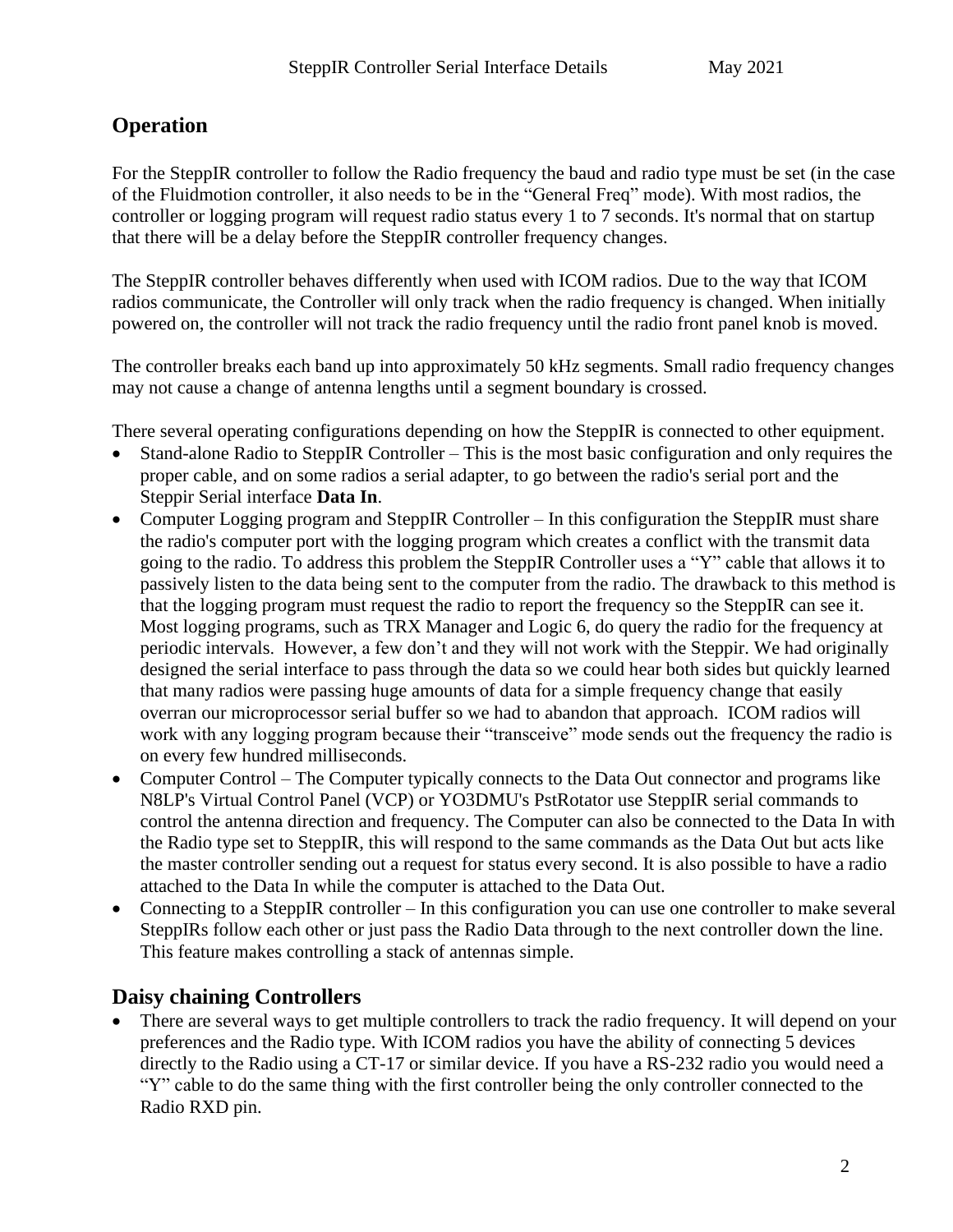• Alternately you can Daisy chain controllers having one controller be the master and the rest slaves. This has the advantage of allowing you to select the direction or the frequency of all the controllers connected together from the Master.

## **Remote Control Considerations with latest software versions**

In some cases you may want to control the SteppIR remotely from a computer.

- The SteppIR will remember the state of the power switch, but the state is written approximately 3 minutes after the last change. After this delay you can remove power from the controller and it will turn on when power is restored.
- Use the Retract (HOME) elements command before removing power.
- If the Controller loses power while it is tuning, it will get out of sync with the SteppIR Antenna Element location. A recalibration command can be used to bring the controller and antenna elements into sync.

### **Radio Considerations**

#### **ALL Radios**

The baud rate must be set to the same value on both the radio and the SteppIR. The SteppIR is not compatible with any auto baud rate feature that some radios have.

#### **ICOM Radios**

NOTE: Please be aware the new serial interface software will not operate at 1200 baud, which is the default for older ICOM radios. Simply choose a baud rate of 4800 or higher.

- The Radio must have the CI-V transceive mode enabled. This mode is used to make more than one radio follow the master radio.
- When using more than one CI-V device (a computer and a SteppIR) the SteppIR should be connected directly to the CI-V port through a "Y" connector or an ICOM CT-17. If connected to a "Y" cable through a RS-232 Converter (CT-17) the SteppIR will only track if the logging program polls the radio.
- Using a logging program with an ICOM radio is quite transparent with the SteppIR connected directly to CI-V port. It will follow the frequency of the logging program or the radio.
- There are a few logging programs that want the transceive mode disabled, in this configuration the SteppIR will only follow the frequency when the logging program requests status.

#### **Kenwood Radios** and the **Elecraft K2, K3, KX3**

- The Kenwood uses several different port and interface configurations, requiring different cables for different models check table at end of the document.
- The newer RS-232 Kenwood radios like the TS-2000 and TS-570 are sensitive to RS-232 levels and require a different cable than the radios using the Kenwood IF10.
- To use a logging program and the SteppIR requires a "Y" cable that connects the radio transmit pin to the SteppIR receive pin. This allows the SteppIR to monitor the data coming from the radio for the frequency information. The limitation of the "Y" cable is that the SteppIR will only track when the logging program is loaded and active.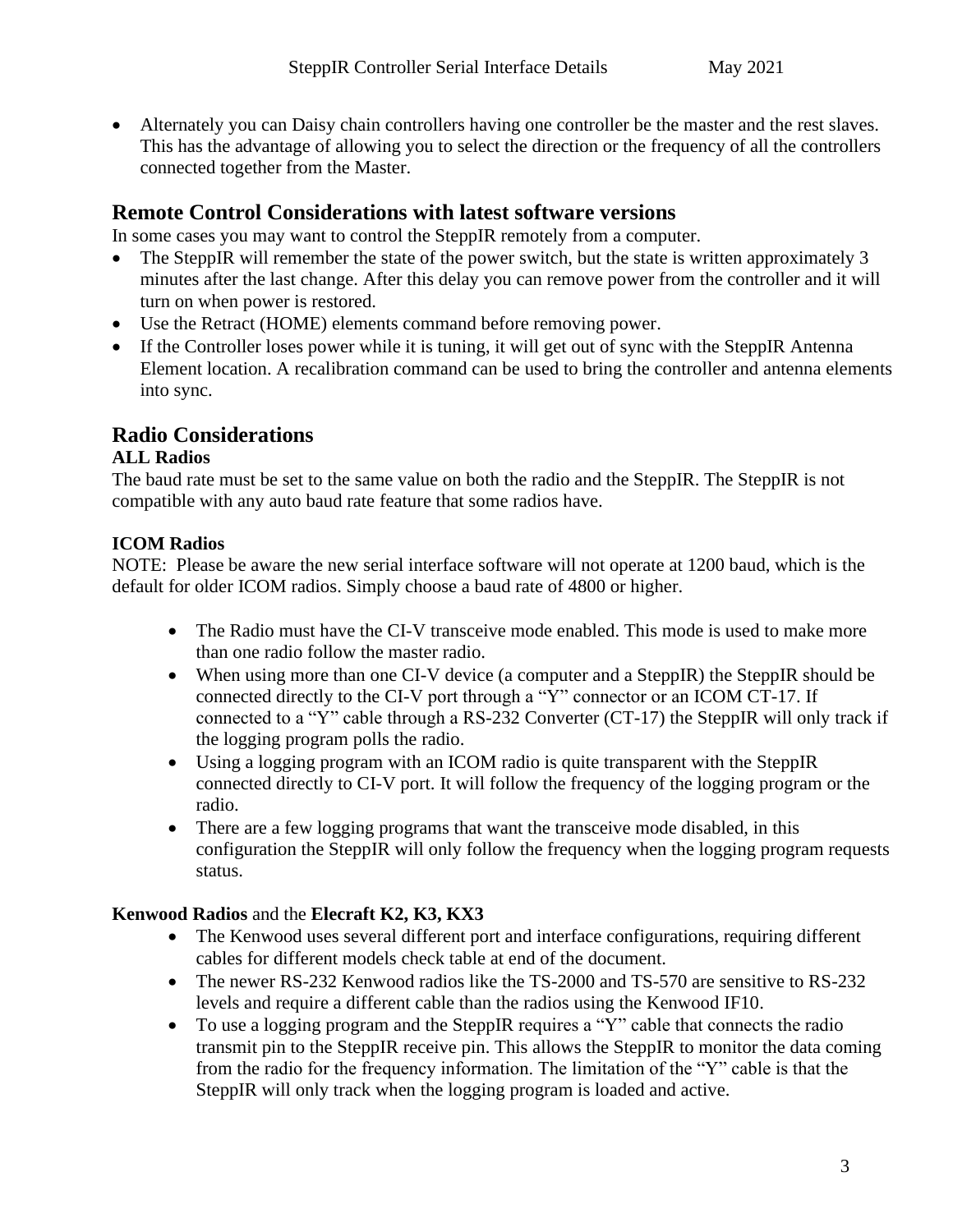#### **YAESU Radios**

- Only radios that are part of the families listed will work (i.e. FT1000MP, FT1000MP-V, FT1000MP-Field) this has do to each one having a unique response to the status command.
- To use a logging program will require a "Y" cable that connects the radio transmit pin to the SteppIR Receive pin. This allows the SteppIR to monitor the data coming from the radio for the frequency information. The limitation of the "Y" cable is that the SteppIR will only track when the logging program is loaded and active. It should be further noted that when using a "Y" cable that it is possible to get the incorrect frequency information. This only happens with some logging programs and can be caused by polling frequency and configuration. This is because Yaesu does not mark which radio command requested the data, or the start of the data stream, or the end of data so the SteppIR only knows that there was new data. Our current software does a better job than earlier versions did at handling the Yaesu communications. You may want to consider using a separate PC serial port rather than the Y cable with Yaesu radios.

#### **Ten-Tec ORION**

- This radio only operates at 57.6k baud so you should remember that when the Radio (Data IN) is set higher than 19.2k baud that the Data OUT port will default to 19.2k. It is important to remember to set the slave controllers to 19.2k if you are daisy chaining SteppIRs.
- To use a logging program requires a "Y" cable that connects the radio transmit pin to the SteppIR receive pin. This allows the Steppir to monitor the data coming from the radio for the frequency information. The limitation of the "Y" cable is that the SteppIR will only track when the logging program is loaded and active.

## **Steppir Slave Mode**

This mode allows you to gang multiple controllers together under the control of one master controller. The master controller will control the slaves either manually or from a radio. The master is controlled via Data In port (the upper 9-pin DB connector) by the radio and the first slave is then connected to the master Data Out port (the lower 9-pin DB connector). Use a 9-pin to 9-pin null modem cable to connect each controller's Data Out to the next-in-line's Data In port.

- This mode is provided to make the radio port (Data In) so it can read data from the Data Out port of the SteppIR.
- In this master slave mode the controllers with the widest frequency range (i.e. 40m to 6m) should be first in the chain so the frequency gets passed along.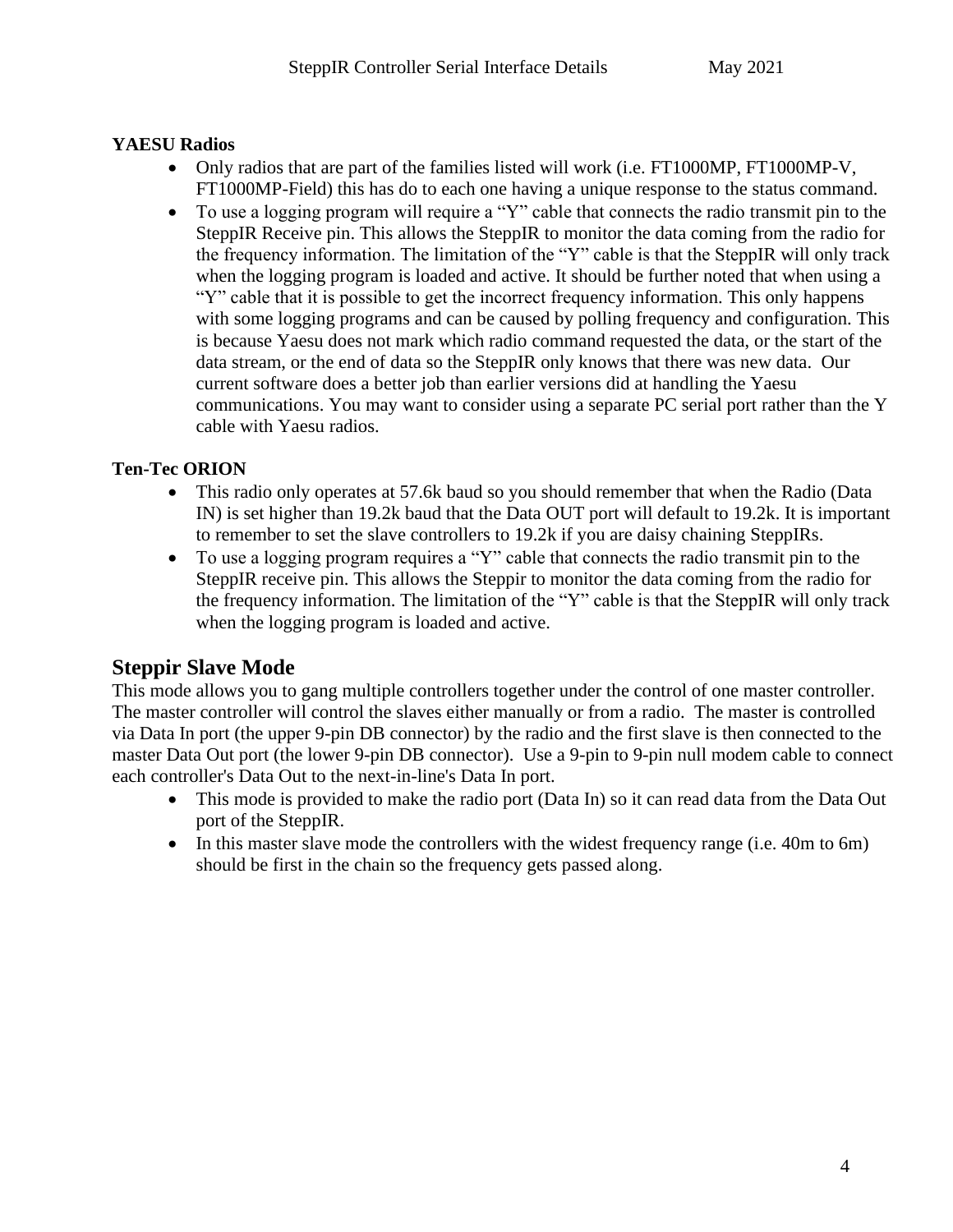# **Data Out Port (Computer Control)**

For information on the communications protocol (for writing software programs to interface with the controller) please contact SteppIR directly at [support@steppir.com.](mailto:support@steppir.com)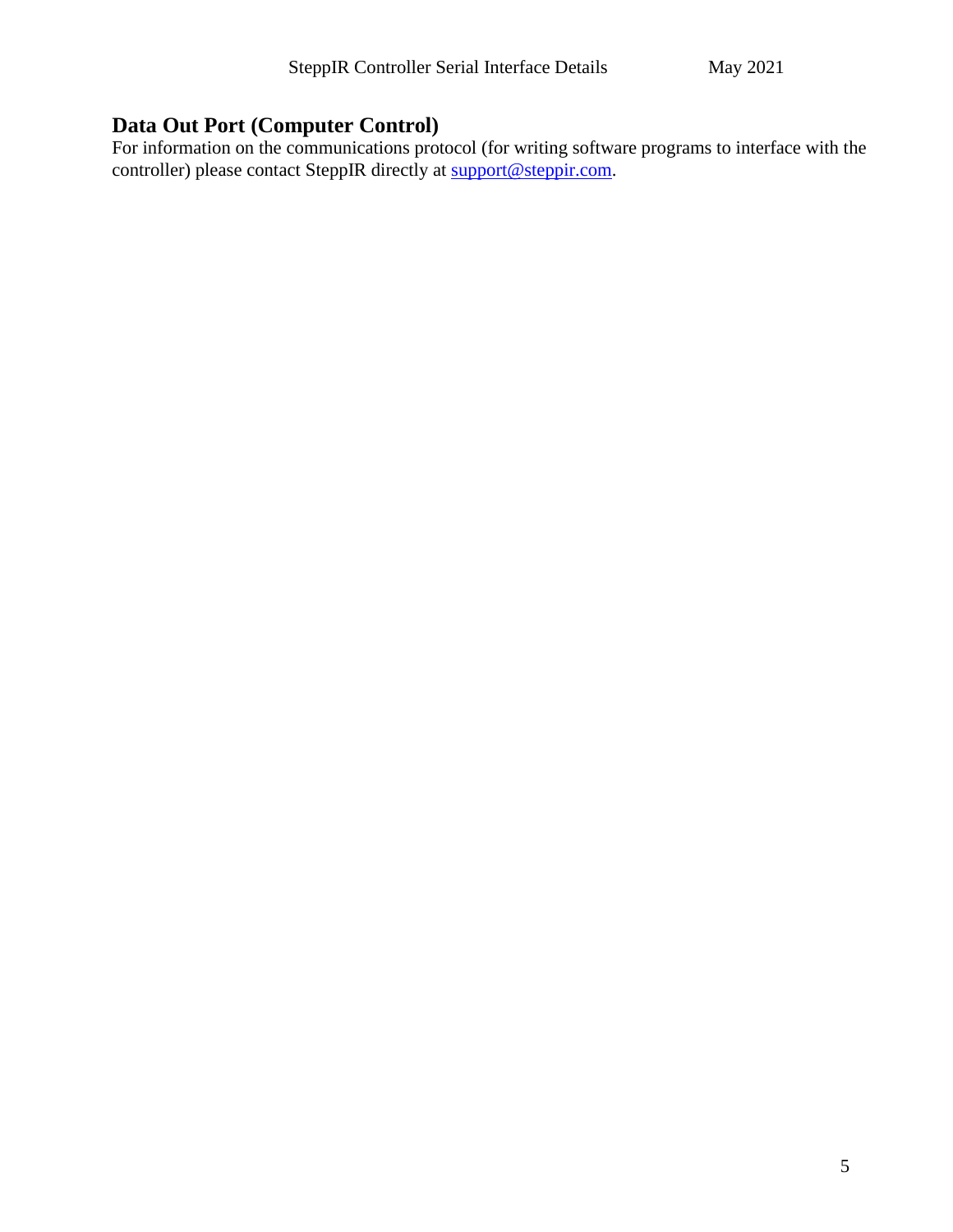# **Radio type table:**

**Tested and working Logging programs:** TRX manager, DX4win, Logger, Logic7, Logger32, MixW, TRLog, WIN-EQF, WriteLog, LogWindows, N1MM, CT

| <b>ICOM</b>    |                   |                  |                          |                                                  |
|----------------|-------------------|------------------|--------------------------|--------------------------------------------------|
| Radio          | <b>Cable Type</b> | <b>Plug Type</b> | <b>Interface</b><br>Port | <b>Notes</b>                                     |
| <b>ICOM</b>    | <b>S01</b>        | 3.5 mm Phono     | $CI-V$                   | All Icom - does not need Y cable<br>for logging. |
|                |                   |                  |                          |                                                  |
| <b>KENWOOD</b> |                   |                  |                          |                                                  |
| Radio          | <b>Cable Type</b> | <b>Plug Type</b> | <b>Interface</b><br>Port | <b>Notes</b>                                     |
| <b>TS850S</b>  | S <sub>15</sub>   | 6 pin din        | ACC1                     |                                                  |
| <b>TS940S</b>  | S15               | 6 pin din        | ACC1                     | Requires optional IF-10B                         |
| <b>TS950S</b>  | S <sub>15</sub>   | 6 pin din        | ACC1                     |                                                  |
| <b>TS680S</b>  | S15               | 6 pin din        | ACC1                     | Requires optional IF-10C                         |
| <b>TS690S</b>  | S15               | 6 pin din        | ACC1                     |                                                  |
| <b>TS440S</b>  | S15               | 6 pin din        | ACC1                     | Requires optional IC-10                          |
| <b>TS450S</b>  | S <sub>15</sub>   | 6 pin din        | ACC1                     |                                                  |
| <b>TS140S</b>  | S <sub>15</sub>   | 6 pin din        | ACC1                     | Requires optional IF-10C                         |
| <b>TS711A</b>  | S15               | 6 pin din        | ACC1                     | Requires optional IF-10A                         |
| <b>TS790A</b>  | S <sub>15</sub>   | 6 pin din        | ACC1                     |                                                  |
| <b>TS811A</b>  | S15               | 6 pin din        | ACC1                     | Requires optional IF-10A                         |
| R5000          | S15               | 6 pin din        | ACC1                     | Requires optional IC-10                          |
| <b>TS570</b>   | S18               | 9 pin male cross |                          |                                                  |
| <b>TS870</b>   | S18               | 9 pin male RTS   |                          | Requires Kenwood cable                           |
| <b>TS2000</b>  | S18               | 9 pin male RTS   |                          |                                                  |
| <b>TS50S</b>   | S <sub>12</sub>   | 9 pin male cross |                          | Requires optional IF-10D                         |
| <b>TS480</b>   | S18               | 9 pin male RTS   |                          |                                                  |
| <b>TS450D</b>  | S18               | 9 pin male RTS   |                          |                                                  |
| <b>TS990</b>   | S18               | 9 pin male RTS   |                          |                                                  |
| <b>TS590S</b>  | S18               | 9 pin male RTS   |                          |                                                  |
| <b>YAESU</b>   |                   |                  |                          |                                                  |
|                |                   |                  | <b>Interface</b>         |                                                  |
| <b>Radio</b>   | <b>Cable Type</b> | <b>Plug Type</b> | Port                     | <b>Notes</b>                                     |
| FT847          | S <sub>12</sub>   | 9 pin male cross | <b>CAT</b>               |                                                  |
| FT897          | S13               | 9 pin M to F     | <b>CAT</b>               | Requires CT-62                                   |
| FT857          | S <sub>13</sub>   | 9 pin M to F     | <b>CAT</b>               |                                                  |
| FT920          | S13               | 9 pin            | <b>CAT</b>               | May require an S00 in some                       |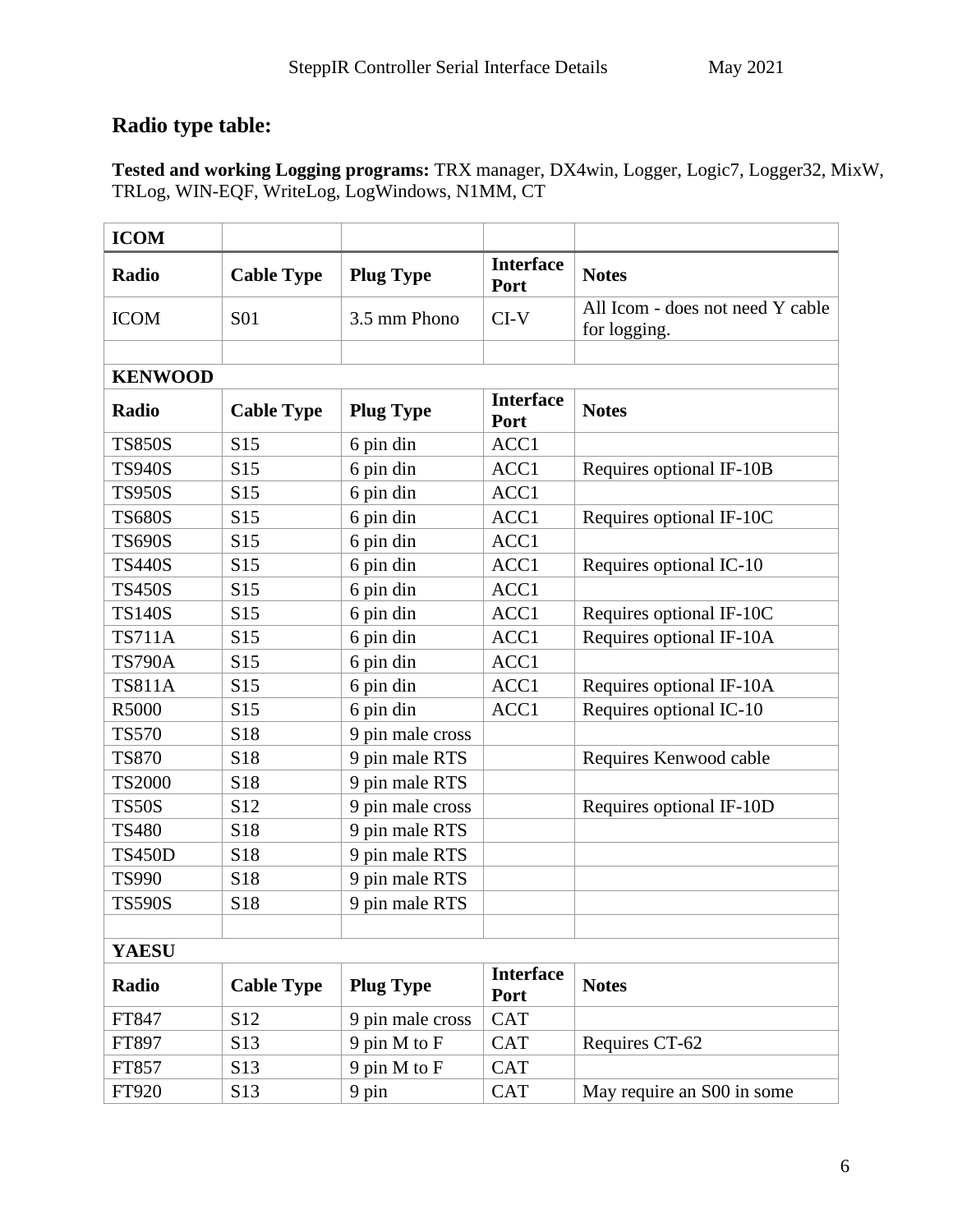|                 |                   |                              |                          | cases                                                                                                         |  |  |  |
|-----------------|-------------------|------------------------------|--------------------------|---------------------------------------------------------------------------------------------------------------|--|--|--|
| FT990           | S <sub>13</sub>   | 9 pin                        | <b>CAT</b>               | May require an S19 in some<br>cases (25 pin); Requires an<br>IFF2332 RS232 interface                          |  |  |  |
| FT991           | S <sub>18</sub>   | 9 pin male RTS               | <b>CAT</b>               | Requires transceiver interface<br>firmware 9E or later. Select<br>"FT9000D" in the transceiver<br>setup menu. |  |  |  |
| FT950           | S18               | 9 pin                        | <b>CAT</b>               | ROM of version -04 or later<br><b>ONLY</b>                                                                    |  |  |  |
| FT1000D         | S <sub>13</sub>   | 9 pin                        | <b>CAT</b>               | Requires FIF-232 interface; may<br>use the S19 25 pin in some cases                                           |  |  |  |
| <b>FT1000MP</b> | S <sub>18</sub>   | 9 pin                        | <b>CAT</b>               | Same with FIELD models; may<br>us S00 in some cases                                                           |  |  |  |
| FT2000          | S18               | 9 pin male RTS               | <b>CAT</b>               |                                                                                                               |  |  |  |
| FT5000          | S18               | 9 pin male RTS               | <b>CAT</b>               |                                                                                                               |  |  |  |
| FT9000DX        | S18               | 9 pin male RTS               | <b>CAT</b>               |                                                                                                               |  |  |  |
| FTDX101D        | S <sub>18</sub>   | 9 pin male RTS               | <b>CAT</b>               | Requires transceiver interface<br>firmware 9E or later. Select<br>"FT9000D" in the transceiver<br>setup menu. |  |  |  |
|                 |                   |                              |                          |                                                                                                               |  |  |  |
| <b>ELECRAFT</b> |                   |                              |                          |                                                                                                               |  |  |  |
|                 |                   |                              |                          |                                                                                                               |  |  |  |
| Radio           | <b>Cable Type</b> | <b>Plug Type</b>             | <b>Interface</b><br>Port | <b>Notes</b>                                                                                                  |  |  |  |
| K2              | S <sub>26</sub>   | 9 pin M to F                 |                          | Needs K2 serial kit                                                                                           |  |  |  |
| $K2$ + ser kit  | S <sub>26</sub>   | 9 pin M to F                 |                          | Select Kenwood 4800 baud                                                                                      |  |  |  |
| K <sub>3</sub>  | S <sub>26</sub>   |                              |                          |                                                                                                               |  |  |  |
| KX3             | S28               | 9 pin M to F<br>3.5 mm phono |                          |                                                                                                               |  |  |  |
|                 |                   |                              |                          |                                                                                                               |  |  |  |
| <b>TEN TEC</b>  |                   |                              |                          |                                                                                                               |  |  |  |
| Radio           | <b>Cable Type</b> | <b>Plug Type</b>             | <b>Interface</b><br>Port | <b>Notes</b>                                                                                                  |  |  |  |
| Omni 5          | <b>NA</b>         | NA                           | <b>NA</b>                | Does not work                                                                                                 |  |  |  |
| Omni 6          | <b>S01</b>        | 3.5 mm phono                 |                          | Has Icom interface; May use the<br>S <sub>13</sub>                                                            |  |  |  |
| Omni 7          | <b>S01</b>        | 3.5 mm phono                 |                          | Has Icom interface; May use the<br>S <sub>13</sub>                                                            |  |  |  |
| Orion           | S <sub>13</sub>   | 9 pin M to F                 |                          | Requires 57.6K baud, new<br>crystal                                                                           |  |  |  |
| Orion II        | S <sub>13</sub>   | 9 pin M to F                 |                          | Need latest Orion flash                                                                                       |  |  |  |
| Pegasus         | S13               | 9 pin M to F                 |                          | Not tested. Similar to Orion                                                                                  |  |  |  |